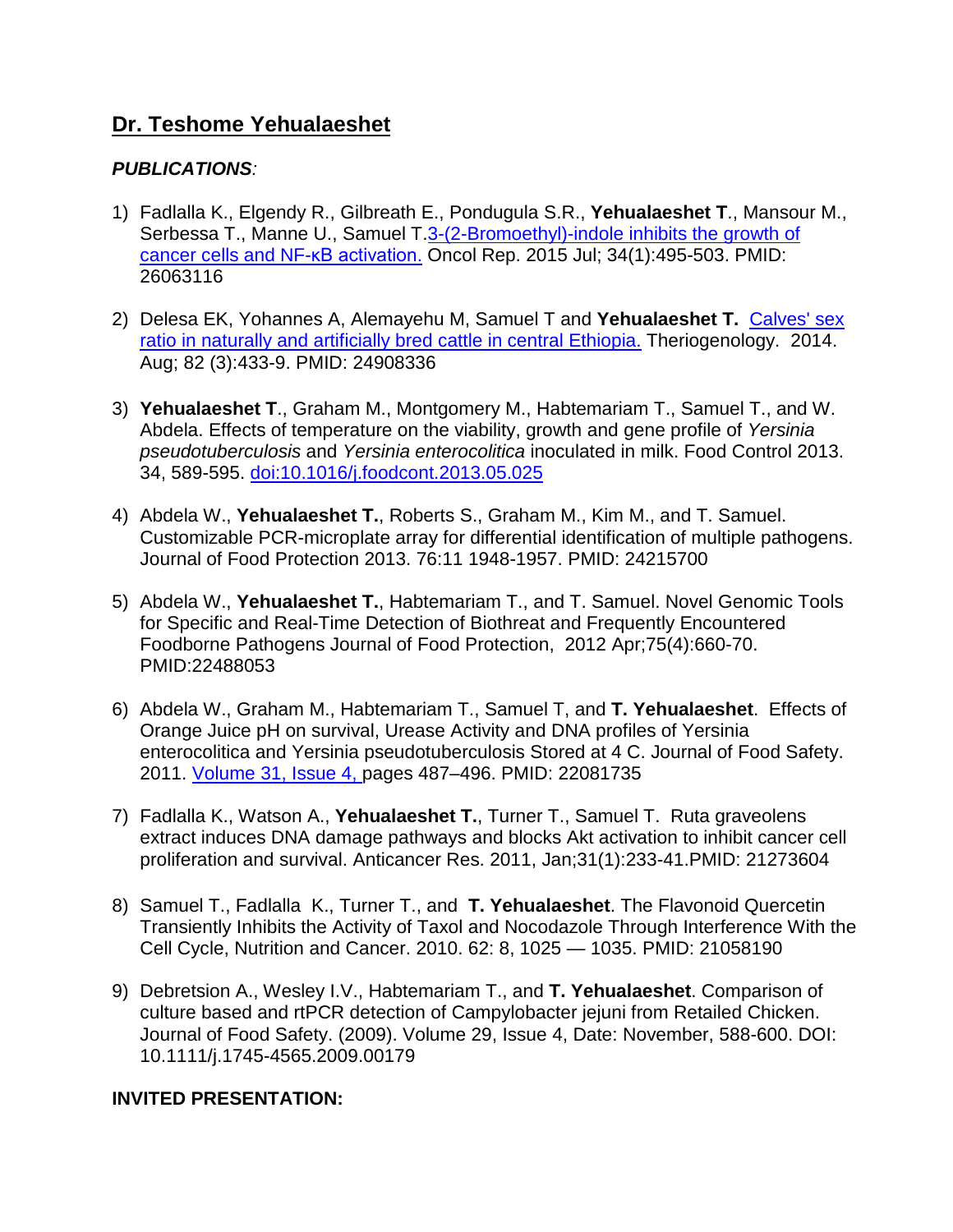- 1) **Teshome Yehualaeshet**. 2013. Application of DNA-intercalating dye to empower PCR to differentiate live and dead bacteria. The Defense Threat Reduction Agency (DTRA). October 22, Forte Belvoir, VA
- 2) **Teshome Yehualaeshet**. 2012. Modification of Sample Preparation to Differentiate Live and Dead Bacteria by Polymerase Chain Reaction Integrated Sample Preparation; Techniques and applications. 6th International Conference; Sample preparation series. October 18-19, Baltimore, MD

### **POSTER PRESENTATION:**

- 1) Mason Marshall, Ensaf Taha, Temesgen Samuel, and **Teshome Yehualaeshet**. 2016. Application of Cinnamon and Curcumin to Deter *E. coli* Growth and Increase Antibiotic Susceptibility Subcategory: Microbiology/ Immunology/ Virology. 2016 Emerging Researchers National Conference in STEM. Conference Program Book A167
- 2) Mason Marshall, Ensaf Taha, Temesgen Samuel, and **Teshome Yehualaeshet**. 2015. Annual Biomedical Research Conference for Minority Students. (ABRCMS). Seattle, Washington. , November 11 - 14, 2015
- 3) Taha E., Hinton Jr. Arthur H., Tameru B., Samuel T., and **T. Yehualaeshet**. 2014. Single and Combined Effects of Curcumin and Trans cinnamaldehyde to Inhibit the Growth of *Salmonella Typhimurium Joint meeting of Southeastern and Florida ASM Branches* Ponte Vedra, FL, September 5-7
- 4) Bekele B., emesgen Samuel, Berhanu Tameru, Webb Lloyd , John Heath and **Teshome Yehualaeshet**. 2013. Identification and Characterization of Staphylococcus species Isolated from Fast Food Restaurants and its Environments in Tuskegee, Alabama. 14<sup>th</sup> Biomedical Research Symposium. September 19-20. Tuskegee, AL. South east Microbiology
- 5) Jacqueline D. Mack, Mi-Kyung Park, Berhanu Tameru, **Teshome Yehualaeshet** & Bryan A. Chin. 2012. Comparison and Optimization of Blocking Agents for Phage-Based Biosensor Used as Real-Time Detection Method for *Salmonella* Typhimurium 14<sup>th</sup> Biomedical Research Symposium. September 19-20, Tuskegee, AL
- 6) **Yehualaeshet T.**, Graham M., Abdela W., Heath J., Habtemariam T., and T. Samuel. 2012. Kinetics of Thermal Inactivation and Injury of *Yersinia pestis, Yersinia pseudotuberculosis* and *Yersinia enterocolitica* Inoculated in Milk. 112th General Meeting, American Society for Microbiology (ASM). San Francisco, California, June 16-19
- 7) Bekele B. and **T. Yehualaeshet**. 2012. Preliminary Survey on the Importance of Crosscontamination as a Source of Food Contamination. 98<sup>th</sup> Annual Meeting of the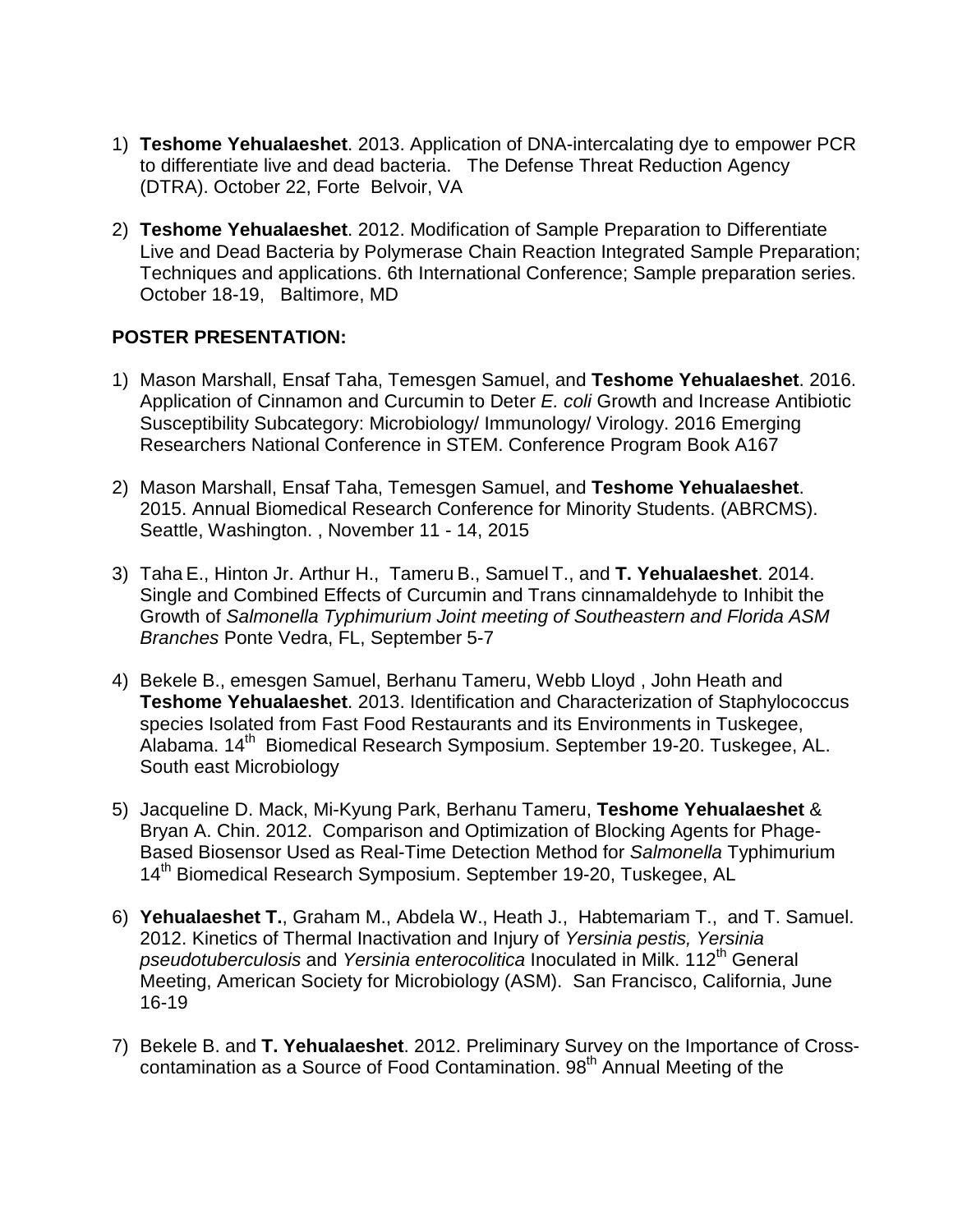Southeastern Branch of the American Society for Microbiology. October 25 – 27, Athens GA

- 8) Mack J.D., Park M., **Yehualaeshet T.**, and B. A. Chin. 2012. Phage-Based Biosensor Used on Romaine Lettuce as Real-Time Detection Method for *Salmonella* Typhimurium. 98<sup>th</sup> Annual Meeting of the Southeastern Branch of the American Society for Microbiology . October 25 – 27, Athens GA
- 9) Infante K., Jayne, J., Samuel T., Graham M., and **T. Yehualaeshet**. 2012. In vitro bactericidal activities of lytic peptides against *Staphylococcus aureus* and *Staphylococcus warneri*. 13<sup>th</sup> Annual Biomedical Research Symposium (BMRS), Sept. 20-21, Tuskegee, AL
- 10)Graham M., Samuel T., Cole A., Collay A., Stephen D., and **T. Yehualaeshet**. 2012. Development of a Standardized Molecular Beacon Real-Time PCR Assay for the Specific Detection of *Listeria monocytogenes* and *Salmonella enterica serovar*  Typhimurium. 13th Annual Biomedical Research Symposium (BMRS), Sept. 20-21- 2012. Tuskegee, AL
- 11)Patterson Z., Fadlalla K., Benjamin S., **Yehualaeshet T.**, Turner T., Manne U., and T. Samuel. 2012. The activity of indole-derivative compounds on colon cancer cells. 13<sup>th</sup> Annual Biomedical Research Symposium, College of Veterinary Medicine, Nursing and Allied Health Tuskegee University, Tuskegee, AL, September 20-21
- 12)**Yehualaeshet T.**, Graham M., Samuel T., Habtemariam T., and W. Abdela. 2011. Temperature Tolerance of *Yersinia* Inoculated in Milk: Viability, Gene Expression and Genomic Rearrangements. 111<sup>th</sup> General Meeting, American Society for Microbiology (ASM). New Orleans, Louisiana, May 21-24, 2011
- 13)Infante K.D., Maddox J., Samuel T., Abdela W., Graham M., and **T. Yehualaeshet**. 2011. Antimicrobial Resistance Spectrum among *Staphylococcus and Streptococcus* Isolates. 46<sup>th</sup> Veterinary Medical Symposium. Tuskegee, AL. March 24-28
- 14)**Yehualaeshet T.**, Samuel T., and L. Ayanwale. 2011. Food Safety Implications at Farmers and Processing Level 119<sup>th</sup> Annual Farmers Conference, Tuskegee University, Kellogg Conference Center, Tuskegee, Alabama. February 17-18.2011
- 15)Samuel T., **Yehualaeshet T.**, and L. Ayanwale. 2011. Food Safety Implications at Consumer Level. 119<sup>th</sup> Annual Farmers Conference, Tuskegee University, Kellogg Conference Center, Tuskegee, Alabama. February 17-18.2011
- 16)Abdela W., **Yehualaeshet T.**, Graham M., and T. Samuel. 2011. Molecular detection of food-threat and frequently encountered food-borne pathogens. Workshop on Novel Sampling and Sensing for Improving Food Safety. Georgia Institute of Technology, Atlanta, GA. June 16 – 17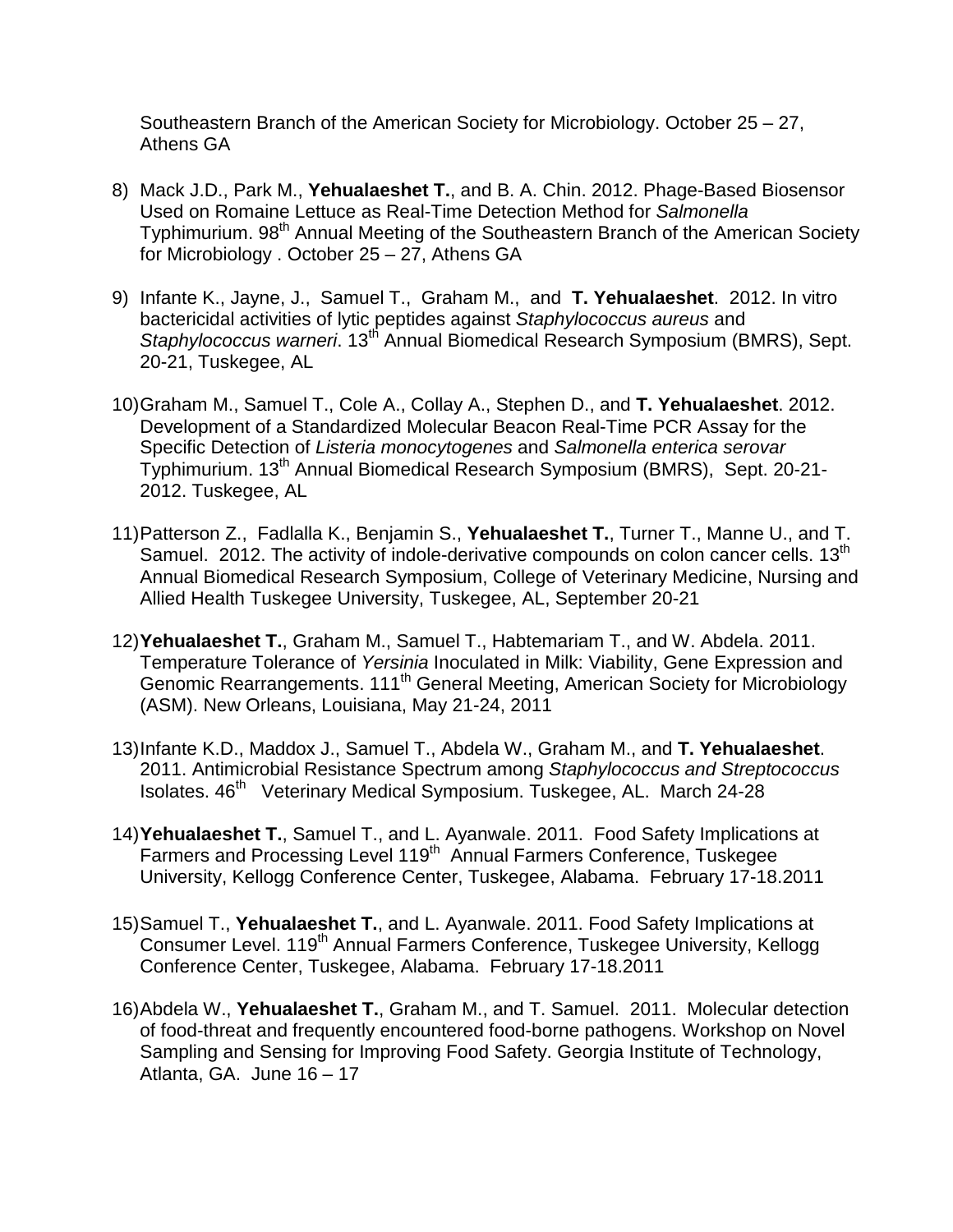- 17)Edmonds G., Jones C., Samuel T., Graham M., Abdela W., Aoi N., Shange R., and **T. Yehualaeshet**. 2011. Pyrosequencing and traditional culture protocol: Microbiota profile of nasal swabs from dogs. Accepted to 46<sup>th</sup> Veterinary Medical Symposium, , March 24-28, Tuskegee, AL
- 18)Pollard J., Abdela W., Tameru B., **Yehualaeshet T.**, Graham M., and T. Samuel. 2010. Phylogenic Position of *F. tularensis subsp. F. meiastica* within the *F. tularensis subsp. Tularensis Clade* Based on the Analysis of Nine Contcatenated Housekeeping Genes. 11<sup>th</sup> Biomedical Research Symposium. September 23-24. Tuskegee, AL
- 19)Edmonds G., Abdelrahman M., Samuel T., Graham M., Aoi N., Abdela W., and **T. Yehualaeshet**. 2010. Investigation on *Staphylococcus aureus* in canines: identification, prevalence and antimicrobial susceptibility.  $45<sup>th</sup>$  Veterinary Medical Symposium. March 24-28, Tuskegee, AL
- 20)Moore S., Grahm M., Samuel T., Edmond E. Abdela W., and **T. Yehualaeshet**. 2010. Antimicrobial Potential of Vegetable Homogenate to Inhibit the Growth of *Yersinia* Species. 45<sup>th</sup> Veterinary Medical Symposium. March 24-28. Tuskegee, AL
- 21)**Yehualaeshet, T.**, Habtemariam T., Khalda F., and T Samuel. 2010. BITC-Induced Apoptotic Genes in Prostate and Breast Cancer Cell Lines. 12<sup>th</sup> RCMI International Symposium on Health disparities December 6-9, Nashville, Tennessee
- 22)**Yehualaeshet T.**, Abdela W., Graham M., and T. Samuel. 2010. *Yersiniae*: From Biothreat to Foodborne Pathogens; The Genomic fluidity and Dynamics. Presentation at 11<sup>th</sup> Biomedical Research Symposium. September 23-24, Tuskegee, AL
- 23)**Yehualaeshet T**. Particie R., Billups L., T. Samuel. 2009. Bioactivity of Benzylisothiocyanate (BITC) on prostate cancer cells. Center for Cancer Research and Therapeutic Development (CCRTD) and Department of Biological Sciences. 5<sup>th</sup> Annual National Symposium on Prostate Cancer. March 16-17, Atlanta GA
- 24)**Yehualaeshet T.**, Graham M., Samuel T., Habtemariam T. and W. Abdela. 2009. Molecular Typing of *Yersinia enterocolitica* and *Yersinia pseudotuberculosis* after Temperature and pH stresses. CSL/JIFSAN Joint Symposium. Food Safety and Nutrition: Methods and Systems for Tracking, Tracing and Verifying Foods, May 13-15. Greenbelt, MD
- 25)Pollard J., **Yehualaeshet T.**, Graham M., Samuel T., and W. Abdela. 2009. Multilocus sequence alignment in the transcriptional analysis of potentially pathogenic genes of *Yersinia* ensuing pH treatment 2009. 10<sup>th</sup> Annual Research Biomedical Symposium. Tuskegee University
- 26)Abdela W., **Yehualaeshet T.** and T. Samuel. 2009. Simultaneous detection of multiple food safety threat agents using multiplex PCR and PCR based microarray approaches. Agents theme Fall meeting. National center for Food Protection and Defense, A Homeland Security Center of Excellence. University of Minnesota